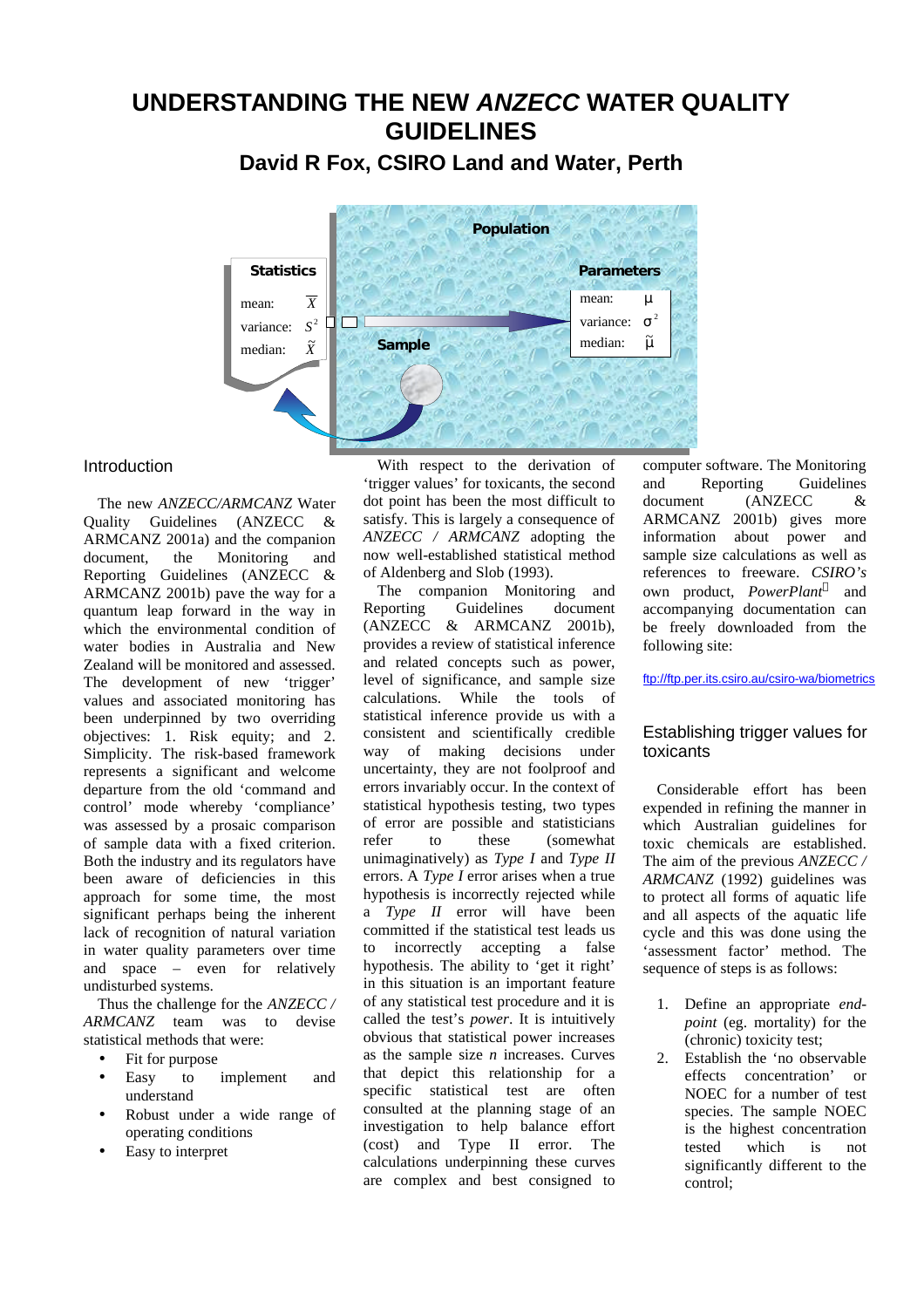3. Scale the *NOEC* by an arbitrary factor (the 'assessment factor') in an attempt to introduce an added level of protection so as to protect the most sensitive species.

 There are difficulties with each of the steps outlined above. The identification of an appropriate end-point has been problematical, although there is agreement that these ought relate to functions of life (mortality, reproduction, growth) rather than behavioural or biochemical characteristics (Holdway 1996, McCarty and Munkittrick 1996). Determination of *NOECs* is usually statistically based (eg. regression or analysis of variance methods) and is also fraught with difficulties (Fox 1999, Chapman et al. 1996) while the arbitrariness of the magnitude of the assessment factor itself (Hart 1974, Nicholson 1984, OECD 1992, 1995, Rand et al. 1995) and lack of scientific underpinning (Warne 1998) has attracted criticism. A number of alternative methods have been developed over the last decade (Stephan et al. 1985, Kooijman 1987, van Straalen and Denneman 1989, Wagner and Lokke 1991, Aldenberg and Slob 1993) in an attempt to alleviate these concerns and provide a more rational and scientifically defensible method of developing water quality criteria. The extent to which these objectives have been met is difficult, if not impossible to assess. What is certain is that these new methods have relied on increasingly more sophisticated statistical methods, although as I have argued elsewhere (Fox 1999), this does not necessarily guarantee a superior outcome. The method by which the new *ANZECC / ARMCANZ* guidelines for toxicants have been derived is an adaptation of the Aldenberg and Slob (1993) approach. The objective is to determine the concentration in either fresh or marine waters for a toxicant such that some high percentage (typically 95%) of *all* species in that environment will be protected. An extra statistical dimension is introduced by attaching a level of confidence to the stated concentration. This is intended to acknowledge the inherent uncertainty in the estimated concentration that arises

from using only a small sample of *NOECs* for the analysis. The end result is the somewhat awkward concept of, for example a *95:95* trigger value. The interpretation of this number is that it is a concentration for which it is claimed that 95% of all species will be protected - with 95% confidence. Clearly there are an infinite number of possibilities – *95:50, 50:50 etc.* although the *ANZECC / ARMCANZ* guidelines have used *95:50* as the basis for setting triggers for 'slightly' to 'moderately' disturbed ecosystems. The justification for these choices rests on the following arguments: (i) a 95% level of protection is thought to be sufficient to protect the ecosystem; and (ii) high levels of confidence applied to high protection levels are difficult to defend and tend to produce nonsensical results (eg. extremely low metal concentrations which were often below background concentrations).

In the remainder of this section I shall attempt to provide a simple explanation of the A&S technique. First, consider the derivation of *NOECs* for the test species. There are a number of ways in which this can be done, although perhaps the most common is a statistical analysis of the data obtained from a series of dilution experiments. For example, organisms might be exposed to five concentrations of a chemical toxicant as well as a 'control' in which the toxicant is absent. The *NOEC* is then the highest concentration for which the result at that concentration is statistically indistinguishable from the result for the control. A more rigorous, although more time consuming approach is to characterise the *doseresponse* relationship for each species. This is simply a plot of %mortality (say) against concentration. The *NOEC* can then be estimated by extrapolating these curves back to the horizontal axis – that is, the concentration at which zero mortality is observed (Eg Mayer et al., 1994; Lee et al., 1995). By repeating either approach for a (usually small) number of species, a sample of *estimated NOECs* is obtained. A critical assumption of the A&S methodology is that this sample of *NOECs* is from a larger population (see the diagram at the beginning of this article) whose distribution is characterised by a

theoretical model called the loglogistic distribution.

The next step in the A&S methodology is to use the imputed log-logistic distribution to estimate the concentration that is exceeded by 95% of *all NOECs*. This concentration is the basis of the *ANZECC / ARMCANZ* trigger value.

The imposition of a confidence level on the estimated trigger value is more complex and will not be described here except to say that it has the effect of reducing the initial 95% value.

In an attempt to overcome some of the limitations of the A&S methodology identified in Fox (1999), Shao (2000) used a more flexible family of probability distributions of which the loglogistic is a member. This modification has been adopted by *ANZECC / ARMCANZ* (Warne, 2001) and embodied in the companion software package *BurrliOz* which is available for download from CSIRO at:

http://www.cmis.csiro.au/products.html

# Monitoring physical-chemical stressors

A significant shortcoming of any omnibus guideline or environmental criterion is the lack of recognition of site-specific conditions and/or anomalies. The revised *ANZECC / ARMCANZ* guidelines have a number of features built into them that attempt to acknowledge regional differences, disturbance category, and ecosystem type. Ecosystems are classified as: upland and lowland rivers; lakes, reservoirs, and wetlands; estuaries and marine. Regional groupings are: south-east Australia (VIC, NSW, ACT, southeast QLD, and TAS); south-west Australia (southern WA); tropical Australia (northern WA, NT, northern QLD); south central Australia — low rainfall area (SA) and New Zealand. Disturbance categories are: high conservation/ecological value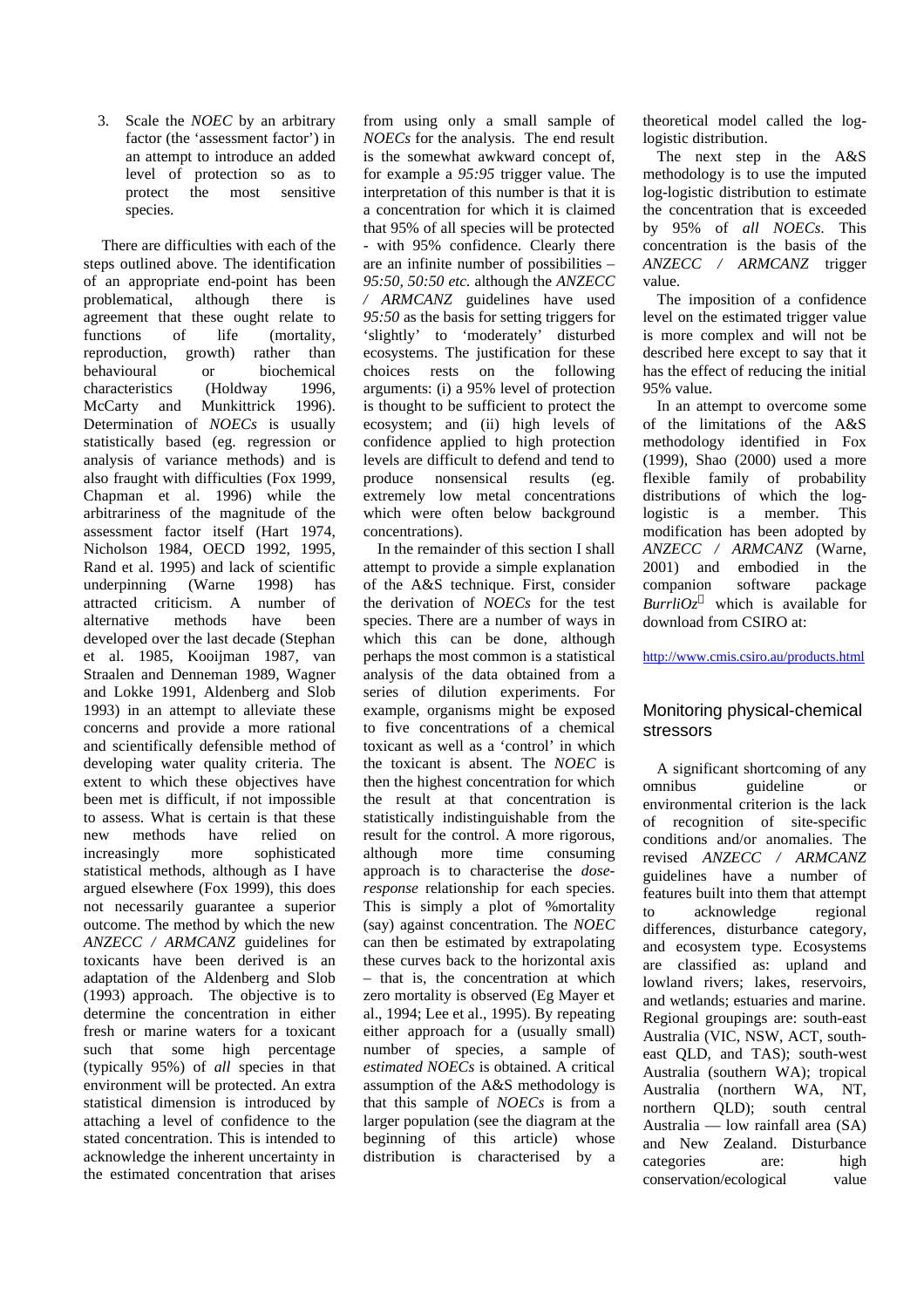(condition 1 ecosystems); slightly or moderately disturbed (condition 2 ecosystems), and highly disturbed (condition 3 ecosystems), each having an associated level of protection. Natural resource managers are further encouraged to adopt site-specific monitoring with acceptable water quality criteria judged relative to local reference site conditions. The use of reference sites is a key feature of the new guidelines. Before outlining the approach it will be instructive to make explicit the competing objectives of any monitoring program. Monitoring is a key requirement of environmental protection, although the objectives are somewhat different for regulators and operators. This subtle, although nonetheless important difference is exemplified by the different emphasis placed on the components of the 'triple bottom line'. For the regulatory agencies, the primary concern is the environment. The economics of environmental protection is to some extent a secondary issue. Their interest is in minimising the *Type II* error, that is that a detrimental impact goes undetected. For industry, environmental performance cannot be de-coupled from economic considerations. An operator seeks to have low *Type I* error, that is that a low/no impact situation is declared detrimental. Statistical inference is inextricably linked with environmental monitoring since this is an application of decision-making under uncertainty. The new *ANZECC / ARMCANZ* guidelines have avoided being prescriptive on this issue and instead have provided an opportunity for the water quality manager to decide on a level of sampling that balances risk with cost.

Mindful of the difficulties encountered with the application of 'classical' statistical tests to environmental data (Fox 2001), the *ANZECC / ARMCANZ* team developed a more robust monitoring tool known as the ' $P_{80}$ : $P_{50}$ ' comparison procedure. Though its genesis is a little sketchy, the team concluded that the approach

- Is intuitively appealing
- Is simple to implement
- Requires no assumptions to be made about the underlying statistical distributions
- Is robust under a wide range of conditions and environments
- Has acceptable statistical performance characteristics
- Is flexible

Assuming a suitable reference location has been identified (the guidelines provide advice on this issue) it is suggested that at least 24 readings from regular sampling (eg. monthly sampling for two years) be obtained from the reference location. The 80<sup>th</sup> percentile of the sample of 24 readings  $(P_{80})$  from the reference location becomes the trigger value for the *current* comparison at the test location. The sample *median* (i.e. the  $50^{th}$  percentile,  $P_{50}$ ) from a series of readings from the test location is used for this comparison. The sample size (i.e. number of readings) at the test location used to compute this median is determined by the analyst and could be as small as *n*=1, a single reading. This is where the risk trade-offs occur. When *n*=1, the *Type I* error (probability of a false positive) is 20% although this can be halved (for example) if three samples are used rather than one. Thus the issue for the water quality manager is to balance the consequences of incorrectly triggering further action with the extra cost of sampling. This is a matter of individual (or corporate) utility and cannot be mandated by any regulatory agency. Although the use of the  $80<sup>th</sup>$ percentile is somewhat arbitrary, the *ANZECC / ARCMANZ* team felt that a median at the test location that was numerically equal to the 80th percentile at the reference location represented a shift worthy of further investigation. This links in with the notion of ecological significance but avoids quantification of this problematic concept. The advantage of the percentile comparison is that it is based on a *relative* change and not an absolute. We have referred to the magnitude of the  $P_{80} - P_{50}$  shift as a 'measurable perturbation'. Whether this shift is ecologically significant is another matter entirely, which requires an informed judgement of the consequences of such a shift to the ecosystem. Judging ecological importance is a vexed issue, which is explored further in background material provided in the *ANZECC / ARCMANZ* guidelines*.*

## The control chart – a management tool for water quality managers

It is evident that these quantitative approaches to water quality monitoring and assessment demand a higher level of technical sophistication. However, uptake of these methods can only be assured if managers are provided with easy to use tools that facilitate the decision-making process. To this end, the new guidelines advocate the use of control charts wherever appropriate. Control charts are not new, they were developed under the umbrella of Statistical Process Control (*SPC*) for the manufacturing industries back in the 1930's. Unfortunately their migration from the industrial setting to the environmental setting has been slow to occur and it is only more recently that the utility of these tools for natural resource management has been recognised. Chapter Six of the new Monitoring and Reporting Guidelines (ANZECC & ARMCANZ 2001b) provides more detail and examples of the use of control charts. One important development has been the linking of the reference site – test site comparisons with the control chart. Assuming sampling is conducted on a monthly basis, the initial reference value is obtained as the  $80<sup>th</sup>$  percentile from the first two years data (as described in the previous section). A *rolling* 80<sup>th</sup> percentile is used for all subsequent comparisons by dropping the oldest reading and adding the reading for the current month and recomputing the  $80<sup>th</sup>$ percentile from this set of twentyfour observations. Clearly, this revised estimate will incorporate a significant amount of 'history' which will make it resilient to rapid fluctuations caused by intermittent 'spikes'. It will nevertheless respond to a constant upwards or downwards trend over time. These were seen to be desirable features of a local reference value. The control chart which reflects the monthly comparisons is nothing more than a plot of the rolling  $80^{\text{th}}$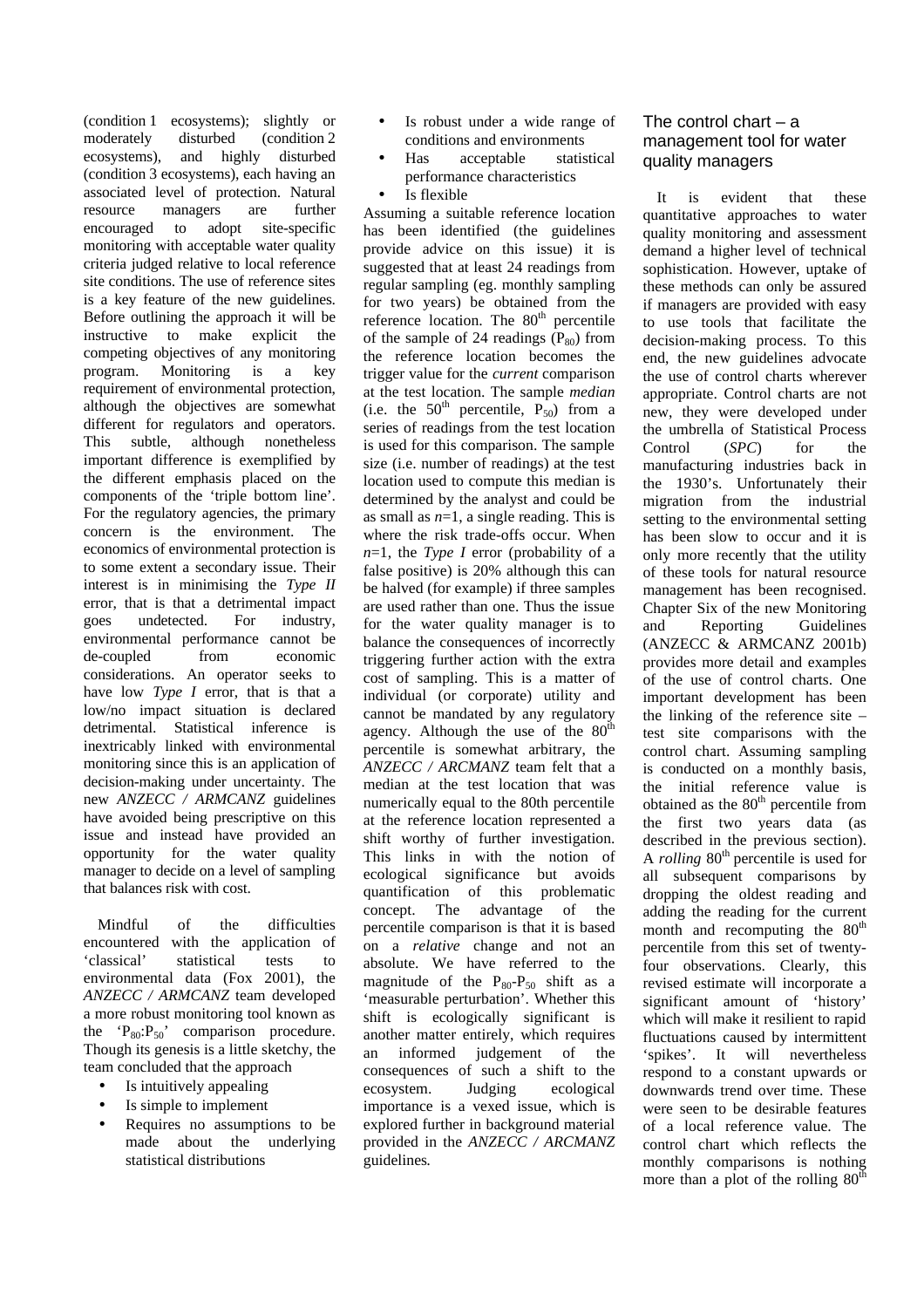

 $\bigcap$  no action required

w arning - investigation may be necessary



percentile as the reference value and the monthly median at the test site. An example of such a plot appears in the figure.

## Concluding Remarks

The new *ANZECC / ARMCANZ* guidelines represent a significant shift in thinking about how water quality in Australia and New Zealand is monitored and assessed. While the National Water Quality Guidelines have undergone substantial development and review it is recognised that the real test of the strategy's efficacy will only occur through implementation and experience. This is about to happen. Practitioners are encouraged to adopt the new methods and report their experiences (both positive and negative) back to *ANZECC/ARMCANZ.*  This will help ensure that the guidelines remain relevant, robust, and achieve their aims of balancing the competing risks identified in this article.

## References

ANZECC 1992 National water quality management strategy: Australian water quality guidelines for fresh and marine waters. Australia and New Zealand Environment and Conservation Council, Canberra.

ANZECC and ARMCANZ 2001a. Australian and New Zealand guidelines for fresh and marine waters. National Water Quality Management Strategy Paper No 4, Australian and New Zealand Environment and Conservation Council & Agriculture Resource Management Council of Australia and New Zealand, Canberra.

ANZECC and ARMCANZ 2001b. Australian guidelines for water quality monitoring and reporting. National Water Quality Management Strategy Paper No 7, Australian and New Zealand Environment and Conservation Council & Agriculture Resource Management Council of Australia and New Zealand, Canberra.

Aldenberg, T. and Slob, W. 1992 Confidence limits for hazardous concentrations based on logistically distributed NOEC toxicity data. *Ecotoxicology and Environmental Safety*, **25**, 48-63.

Chapman, P.M. Cardwell, R.S., and Chapman, P.F. 1996 A warning: NOECS are inappropriate for regulatory use. *Environ. Toxicol. Chem.*, **15**, 77- 79.

Fox, D.R. 1999 Setting water quality guidelines: a statician's perspective. *SETAC News*, May 1999, 17-18.

Hart, B.T. 1974 A compilation of Australian water quality criteria. AWRC Technical Paper 77, Australian Government Publishing Service, Canberra.

Holdway, D.A. 1996 The role of biomarkers in risk assessment. *Human Ecol. Risk Assess.*, **2**, 236- 267.

Koojiman, S.A.L.M. 1987 A safety factor for  $LC_{50}$  value allowing for differences in sensitivity among species. *Water Research*, **21**, 269-276.

OECD (Organisation for Economic Cooperation and Development) 1992. Report of the OECD workshop on extrapolation of laboratory aquatic toxicity data to the real environment. OECD Environmental Monographs 59, OECD, Paris.

OECD (Organisation for Economic Cooperation and Development)